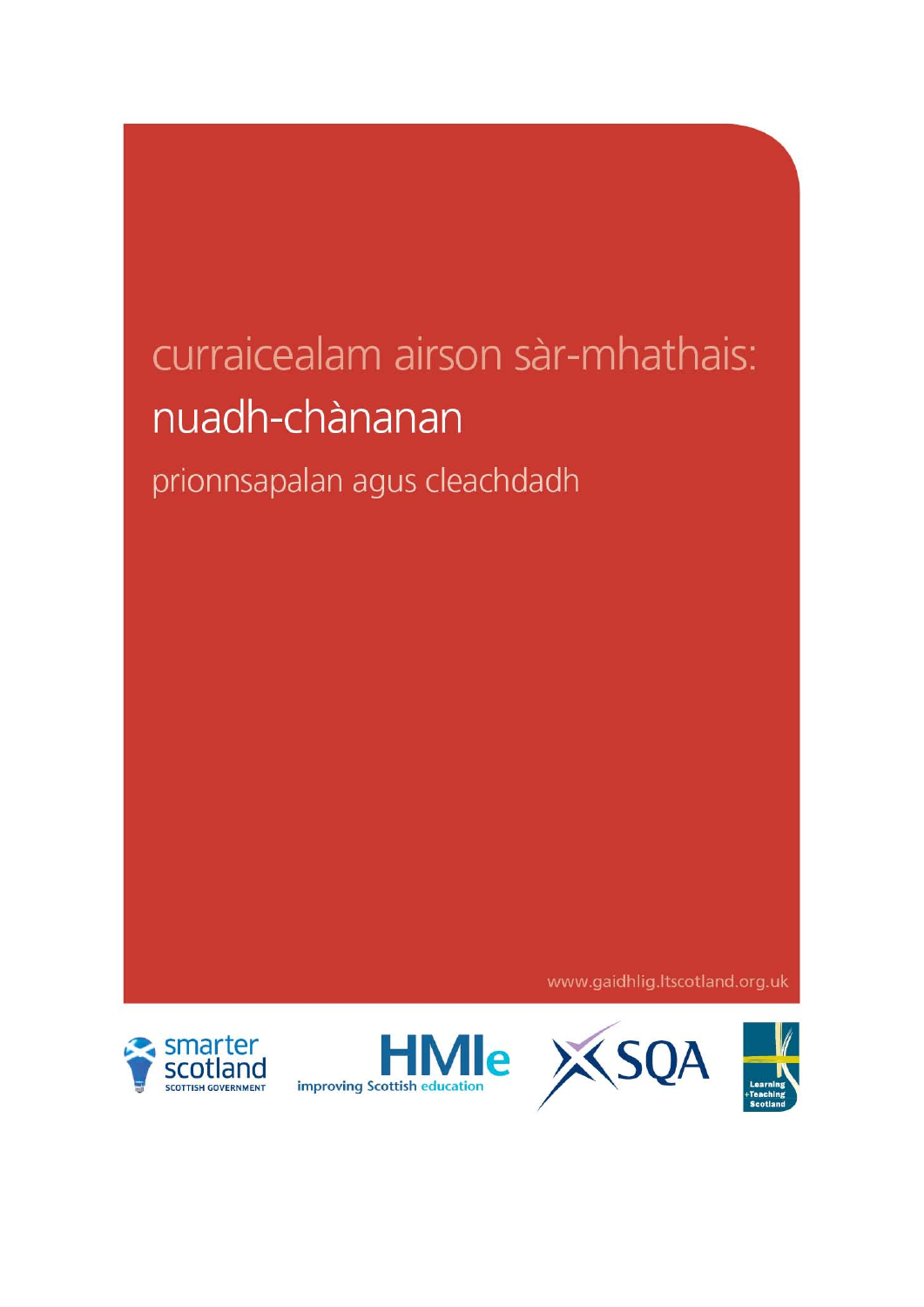# **Nuadh-chànanan Prionnsapalan agus cleachdadh**

# **Dè na comasan a bheir ionnsachadh nuadh-chànanan do chlann agus do dhaoine òga?**

Tha ionnsachadh chànanan eile a' toirt comas do chlann agus do dhaoine òga ceanglaichean a dhèanamh ri diofar dhaoine agus chultaran agus pàirt nas motha a ghabhail mar shaoranaich san t-saoghal mhòr.

Tha ionnsachadh tro roinn chànanan a' churraicealaim a' toirt cothrom do chlann agus do dhaoine òga:

- fàs nas comasaiche air an smuaintean agus am faireachdainn a chur an cèill agus air dèiligeadh ri daoine
- na h-ìrean àrda a ruighinn ann an sgilean èisteachd, labhairt, leughaidh agus sgrìobhaidh a dh'fheumar airson ionnsachadh, obair agus beatha
- diofar mheadhanan a chleachdadh airson ionnsachadh agus conaltradh èifeachdach
- tuigse chinnteach fhaighinn air mar a tha cànan ag obair, agus an cànan a chleachdadh gu sgileil airson beachdan agus fiosrachadh a thoirt seachad ann am Beurla agus ann an cànanan eile
- an comasan inntinn a neartachadh tro bhith a' ceasnachadh agus a' cur ri an tuigse, agus smaoineachadh cruthachail is breithneachail a chleachdadh airson am beachdan agus an argamaidean a chur ri chèile
- cur ri an tlachd agus an tuigse mun cultar fhèin agus cultaran eile tro litreachas agus tro dhòighean eile air cànan a chleachdadh
- comas fhaighinn ann an diofar chànanan gus an urrainn dhaibh an tuigsinn agus conaltradh annta, agus, airson cuid, sin a bhith a' gabhail a-steach suidheachadh obrach.

*Togail a' Churraicealaim 1*

Tha e gu math na dùthcha gum bi daoine òga air an brosnachadh gus nuadh-chànanan ionnsachadh agus gum bi iad misneachail a thaobh nuadh-chànan a cheachdadh, le na deagh sgilean a tha a dhìth san Roinn Eòrpa ùir agus ann am malairt air feadh an t-saoghail. Tha am frèam seo de dh'eòlasan agus builean ag amas air an fheumalachd nàiseanta seo.

Tro bhith a' planadh raon farsaing is beairteach de ghnìomhan ionnsachaidh ann an nuadh-chànanan airson sgilean litearrachd is cànain a thoirt air adhart, bheir luchd-teagaisg taic do chlann agus do dhaoine òga gu bhith nan:

- **luchd-ionnsachaidh soirbheachail**, as urrainn beachdachadh air mar a thog is a dh'ionnsaich iad an ciad chànan agus mar as urrainn seo an cuideachadh airson cànanan eile ionnsachadh
- **daoine misneachail**, a dh'fhaodas, tro bhith a' faighinn misneachd is taic, eadar-obrachadh le daoine eile ann an suidheachaidhean fìor, bruidhinn mu chuspairean sa bheil ùidh phearsanta aca, agus taisbeanaidhean a thoirt seachad nan cànan ùr
- **luchd-cuideachaidh èifeachdach (com-pàirtichean buadhach),** as urrainn obair ann an suidheachaidhean leotha fhèin, le companach no ann am buidheann, agus ceangal a stèidheachadh agus a chumail suas ri luchd-labhairt eile sa chànan
- **saoranaich earbsach (chiallach)**, aig a bheil mothachadh, a tha a' sìor fhàs, mu sheòrsa coimhearsnachd eile, agus mu na ceistean a tha mu choinneamh shaoranaich sna dùthchannan far a bheil an cànan ùr aca air a bruidhinn.

Tha comas air cànan a chleachdadh aig cridhe smaoineachaidh agus ionnsachaidh. Tha nàdar eadar-cheangailte ionnsachadh cànain aig cridhe eòlasan agus builean nan nuadh-chànanan.

Mus tòisich iad ag ionnsachadh nuadh-chànan, bidh an cànan(an) dachaigh aig luchd-ionnsachaidh air a thogail a cheana agus bidh iad air tòiseachadh ag ionnsachadh mun Bheurla san sgoil. Tha an dà chuid luchd-teagaisg bun-sgoile agus àrd-sgoile ann an deagh shuidheachadh airson clann agus daoine òga a chuideachadh gus beachdachadh air na tha iad air ionnsachadh a cheana ann am Beurla, agus ann an cànanan eile, san dachaigh no sa choimhearsnachd (mar eisimpleir, mar a bhios iad ag èisteachd, a' bruidhinn, a' leughadh agus a' sgrìobhadh agus mar a thuigeas iad fonaigs), agus air mar a chuidicheas seo iad ag ionnsachadh cànan ùr. Ach tha cànan ùr cuideachd a' toirt cothrom do luchd-ionnsachaidh a bhith a' beachdachadh air a' chiad chànan aca agus a bhith a' coimhead airson dòighean sa bheil an ciad agus an dara cànan coltach ri chèile. San dòigh seo, tha cothrom air leth aig luchd-teagaisg nuadh-chànanan, chan e a-mhàin a bhith a' cuideachadh luchdionnsachaidh a' beachdachadh mu na sgilean a dh'fheumar airson cànan ùr ionnsachadh ach cuideachd le bhith gan cuideachadh a' dol thairis a-rithist air ceistean litearrachd nan ciad chànan agus gan toirt air adhart agus gan tuigsinn nas fheàrr.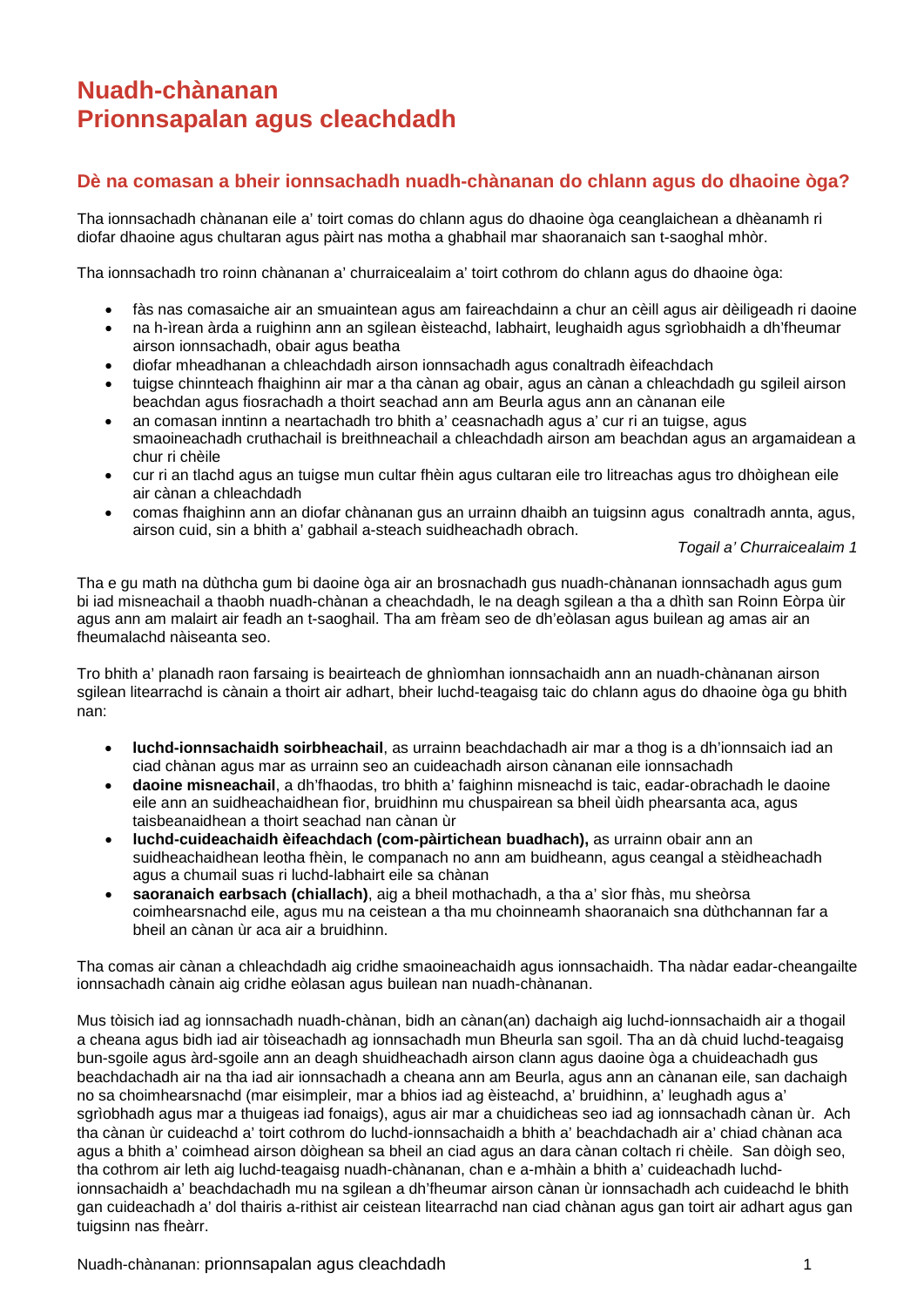Tha pàirt a tha sònraichte cudromach aig nuadh-chànanan ann a bhith a' dèanamh clann agus daoine òga mothachail air cultaran, oir tha e a' toirt cothrom dhaibh a bhith a' dèiligeadh ri daoine à diofar chultaran, a' cur ri an tuigse agus an tlachd nan cultar fhèin agus cultaran eile. Tha iad a' cur eòlas air dòighean smaoineachaidh eile agus a' faighinn sealladh eile air an t-saoghal agus mar sin a' faighinn tuigse nas doimhne air dè tha ann a bhith nad shaoranach gnìomhach.

'S e aon de na prìomh amasan a tha aig teagasg nuadh-chànanan 'comas conaltraidh' dhaoine òga a thoirt air adhart airson gun urrainn dhaibh tlachd fhaighinn às a' chànan agus an cànan a chleachdadh gu h-èifeachdach ann an suidheachaidhean fìor agus airson raon de dh'adhbharan a' buntainn ri saoghal obrach agus saor-ùine rè am beatha.

## **Ciamar a tha frèam nan nuadh-chànan air a chur ri chèile?**

Tha na h-aithrisean tòiseachaidh airson nuadh-chànanan a' togail air trì phrìomh amasan mu bhith ag ionnsachadh nuadh-chànanan, a tha a' cuideachadh gu mòr le amasan *Curraicealam airson Sàr-mhathais*: nàdar eadar-cheangailte chànanan, saoranachd gnìomhach agus comas conaltraidh.

Tha eòlasan agus builean nan nuadh-chànan air am mìneachadh aig an dàrna, aig an treas agus aig a' cheathramh ìre. Bu chòir do sgoiltean a thòisicheas nas tràithe na sin obrachadh a dh'ionnsaigh nam builean air a bheil cunntas san dàrna ìre, a' toirt chothroman do chlann a bhrosnaicheas iad gu ruighinn builean an dàrna ìre tràth, ann am pàirt no gu h-iomlan, agus nas fhaide air adhart a bheir barrachd doimhneachd agus farsaingeachd dhan ionnsachadh.

Airson na ceanglaichean eadar ionnsachadh ann am Beurla, Gàidhlig, Gàidhlig agus nuadh-chànanan a dhèanamh soilleir, tha na h-eòlasan agus builean anns na roinnean sin air an cur an òrdugh san aon structar. Is iad na cinn:

- èisteachd agus labhairt
- leughadh
- sgrìobhadh.

Tha eòlasan agus builean fo gach ceann de na trì air am fo-roinn gus sgilean den aon t-seòrsa a thoirt còmhla. Cleachdaidh luchd-teagaisg na loidhnichean leasachaidh sin airson taic a chur ri adhartas agus airson sùil a chumail air adhartas anns gach sgil thar nan trì ìrean.

Tha an inbhe coileanaidh aig a' cheathramh ìre air a dealbh airson a bhith dlùth air an ìre co-cheangailte ri ìre 4 den SCQF.

## **Dè na dòighean ionnsachaidh is teagaisg a tha feumail ann an nuadh-chànanan?**

#### **Ciamar a tha am frèam ag adhartachadh teagasg agus ionnsachadh èifeachdach far a bheil clann a' tòiseachadh ag ionnsachadh nuadh-chànanan ro P6?**

Ged is e P6 an ìre aig an àbhaist do sgoilearan a bhith a' tòiseachadh ag ionnsachadh nuadh-chànanan, bidh mòran chloinne a' tòiseachadh nas tràithe, eadhon aig ìre ro-sgoile. Tha na h-eòlasan agus builean a' gabhail asteach na diofar ìrean tòiseachaidh.

Aig an ìre thràth agus aig a' chiad ìre, bidh clann a' toirt air adhart sgilean bunaiteach sa chiad chànan aca. Tha sin a' gabhail a-steach gabhail pàirt ann an còmhraidhean, a' toirt air adhart sgilean èisteachd, leughaidh agus sgrìobhaidh, agus eòlas mu chànan. Tha buntanas aig gach aon dhiubh sin ri ionnsachadh chànanan eile. Anns na nuadh-chànanan aig na h-ìrean sin bidh luchd-teagaisg a' togail air mar a tha clann gu nàdarra ag iarraidh, agus a' faighinn tlachd à, bhith a' feuchainn a-mach fhuaimean is fhacail agus a bhith a' dèiligeadh ri daoine. Am measg nan gnìomhan bidh cluich gheamannan, seinn òrain, coileanadh òrdain shìmplidh agus cluich le bàrdachd agus le rannan sìmplidh. San dòigh seo, 's urrainn dhaibh a bhith nan luchd-ionnsachaidh cànain dhùrachdach agus mhisneachail bhon fhìor thoiseach.

Nuair a thòisicheas iad ag ionnsachadh cànan eile, feumaidh clann faireachdainn gu bheil iad a' dèanamh adhartas agus nì iad seo le bhith a' gabhail pàirt ann an gnìomhan practaigeach a tha a' còrdadh riutha. Tha ionnsachadh cànain air àrdachadh gu mòr far a bheil e co-cheangailte ri no air fhighe a-steach sa churraicealam fharsaing air dhòigh is gum faigh clann agus daoine òga tlachd bho bhith a' rannsachadh agus a' cleachdadh cànan ann an suidheachaidhean cumanta. Gu fìor chudromach, faodaidh luchd-teagaisg feum mhòr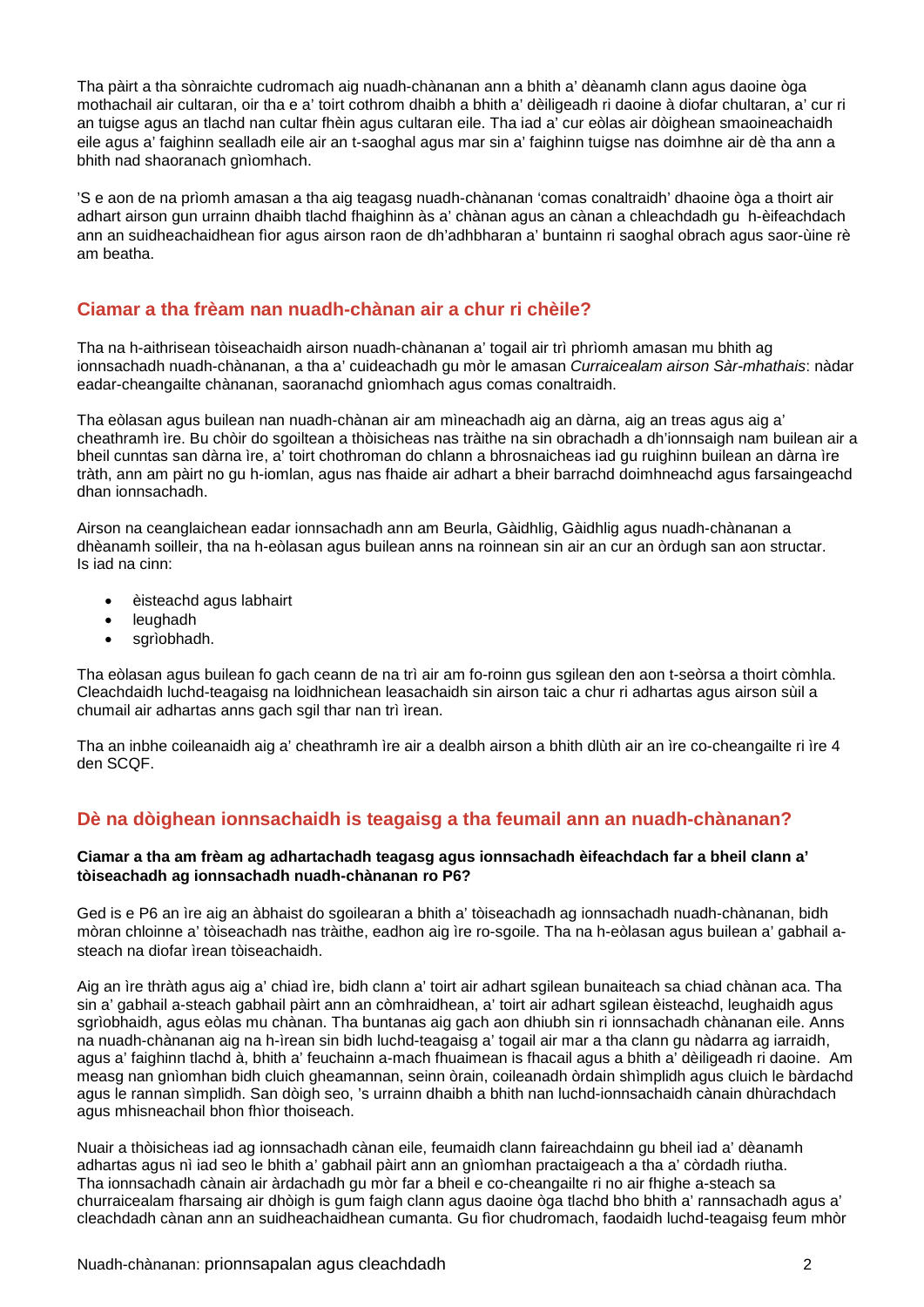a dhèanamh de chothroman gu bhith a' ceangal ionnsachadh cànain ri adhartas ann am Beurla agus ann an cànanan eile a tha air an cleachdadh ann an coimhearsnachd na sgoile. Tha seo a' toirt comas dhan chloinn pàtrain fuaim a rannsachadh agus fheuchainn a-mach, a thuilleadh air a bhith a' dèanamh cheanglaichean agus choimeasan eadar cànanan.

#### **Dè tha am frèam a' ciallachadh san fharsaingeachd do luchd-teagaisg?**

Tha ionnsachadh ann an nuadh-chànanan a' toirt chothroman airson suidheachaidhean ionnsachaidh feumail, rianail, tlachdmhor agus soirbheachail a chruthachadh anns a bheil na ceithir eileamaidean a leanas:

- mothachadh air na sgilean a dh'fheumar airson cànan ionnsachadh
- mothachadh air suidheachadh sòisealta, cultarach agus cruinn-eòlasach nan dùthchanann far a bheil cànan sònraichte air a bruidhinn
- eòlas air structaran cànain a leigeas leis an luchd-ionnsachaidh dèanamh cinnteach gu bheil an cànan ceart agus a leigeas leotha cànan ùr a chruthachadh
- comas air conaltradh ann an co-theacsan aig a bheil buntanas rim beatha.

Mar a bhios clann agus daoine òga a' toirt air adhart an sgilean nuadh-chànanach, bidh luchd-teagaisg a' planadh airson co-chothromachadh iomchaidh fhaighinn eadar a bhith a' toirt air adhart an sgilean ionnsachaidh cànain agus an comas sa chànan ùr. Dh'fhaodadh gun adhbhraich seo atharrachadh ann an co-chothromachadh nan ceithir eileamaidean: a' chiad dhà dhiubh sin nas cudromaiche aig toiseach ionnsachadh cànain agus na dhà mu dheireadh nas cudromaiche ann an ionnsachadh cànain nas fhaide air adhart.

Tha nàdar fosgailte nan eòlasan agus nam builean a' toirt cothrom airson a bhith cruthachail agus sùbailte, agus tha iad a' leigeil le luchd-teagaisg bun-sgoile cuimseachadh air leasachadh sgilean a thig gu tuigse nas doimhne gun fheum air cus planaidh a thaobh susbaint/cuspair.

Tha aithrisean nan eòlasan agus nam builean a' toirt taic do luchd-teagaisg bun-sgoile nuair a tha iad a' planadh airson:

- bunait sheasmhach a stèidheachadh airson ionnsachadh nuadh-chànanan fad-beatha
- dèanamh cinnteach gum fairich daoine òga gu bheil iad a' dèanamh adhartas agus gun glèidh iad an ùidh a bha aca sa chànan aig an toiseach
- co-chothromachadh fhaighinn eadar a bhith a' còmhdach susbaint cànain agus a bhith a' toirt air adhart sgilean ionnsachadh cànain èifeachdach
- bruidhinn air rudan coltach ri chèile agus eadar-dhealaichidhean a thaobh mar a tha sgoilearan air a' chiad chànan no an cànan dachaigh a thogail agus ionnsachadh agus a thaobh na buaidh a tha aig seo air ionnsachadh cànain eile
- daoine òga a bhrosnachadh gus ceistean cultair agus cruinn-eòlais a rannsachadh agus innse mun deidhinn.

Mar a bhios luchd-teagaisg a' cleachdadh nan aithrisean air eòlasan agus builean airson taic a chur rim planadh, ro dheireadh P7 bidh a' mhòr-chuid de chloinn air na sgilean ionnsachadh a dh'fheumar airson:

- taisbeanadh goirid a dhèanamh mun deidhinn fhèin
- pàirt a ghabhail ann an còmhraidhean sìmplidh agus ann an toirt seachad fiosrachadh;
- tuigsinn stiùiridhean sa chlas agus fiosrachadh pearsanta
- èisteachd ri, agus tlachd fhaighinn bho sgeulachd, òran no dàn
- teacsa sìmplidh a leughadh a-mach
- teacsa goirid a leughadh agus a thuigsinn
- beagan sheantansan a sgrìobhadh mun deidhinn fhèin agus mu dhaoine eile.

Tha am frèam a' cur taic ri luchd-teagaisg àrd-sgoile gu bhith ag obair gu dlùth ri luchd-teagaisg bun-sgoile airson togail air, chan e a-mhàin na thathas air ionnsachadh a cheana ach cuideachd na h-eòlasan ionnsachaidh air am bi clann agus daoine òga a' fàs cleachdte.

Le bhith a' cur phrionnsapalan Measadh airson Ionnsachadh an gnìomh nan seòmraichean teagaisg, bidh luchdteagaisg a' brosnachadh dhaoine òga gu bhith a' beachdachadh air agus a' gabhail barrachd smachd agus uallaich a thaobh an cuid ionnsachaidh fhèin; nì iad feum de fhèin-mheasadh airson an neartan agus am feuman a chomharrachadh, le fianais on obair, agus ionnsaichidh iad o bheachdan an co-aoisean agus an luchd-teagaisg airson na h-ath cheumannan a phlanadh.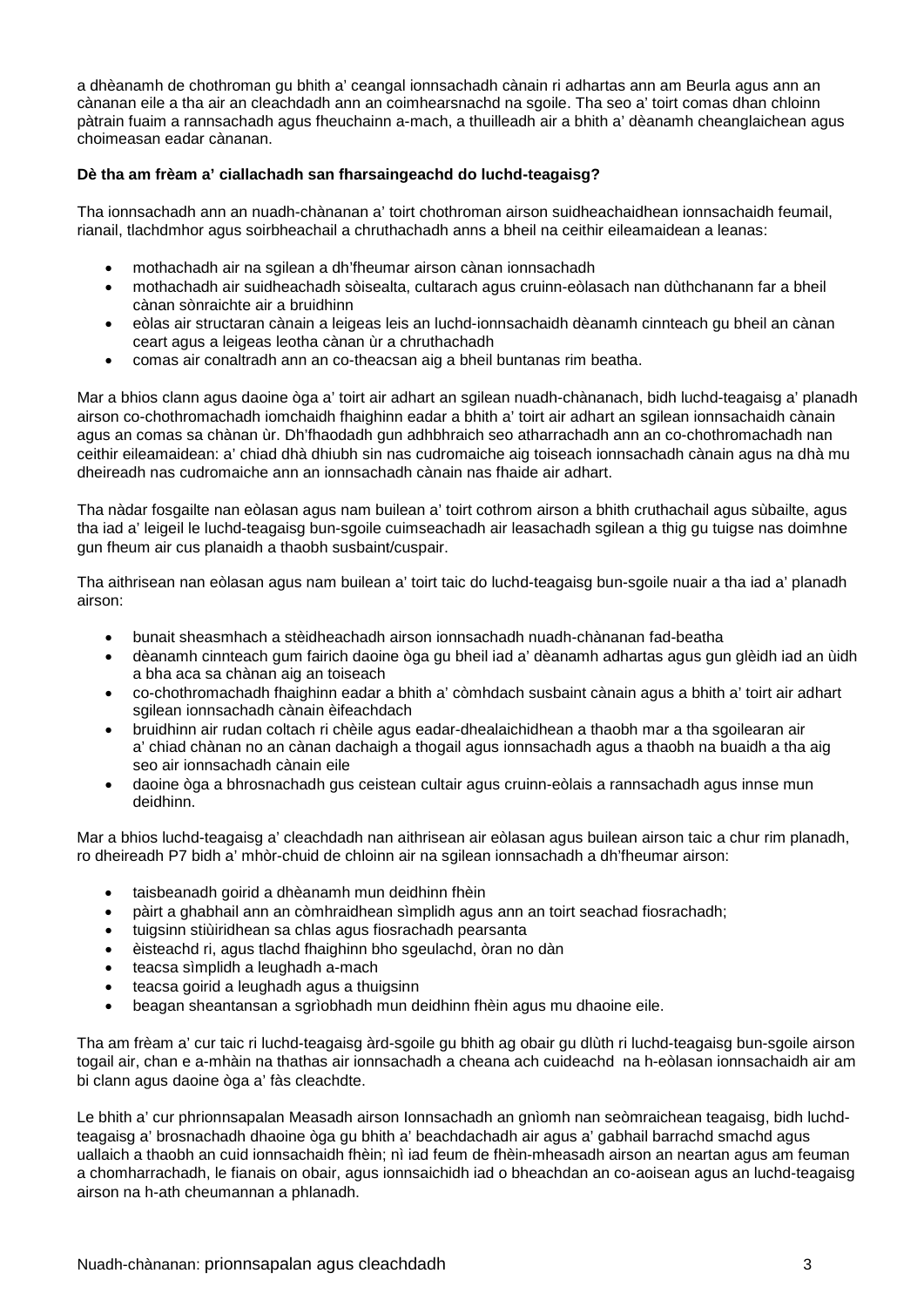Tha aithrisean nan eòlasan agus builean a' toirt taic do luchd-teagaisg àrd-sgoile fhad 's a bhios iad a' planadh airson:

- co-theacsan brìoghmhor is iomchaidh a chur air chois airson ionnsachadh, a' gabhail a-steach cleachdadh iomchaidh air ICT
- pròiseactan eadar-chuspaireil a thoirt air adhart far a bheil sin iomchaidh, airson cur ri ionnsachadh coobrachail
- na ceanglaichean eadar ionnsachadh agus teagasg nuadh-chànanan agus roinnean eile de ionnsachadh dhaoine òga a dhèanamh soilleir, a' gabhail a-steach foghlam iomairt, foghlam eadar-nàiseanta agus saoranachd
- ìre comais iomchaidh a stèidheachadh a tha dlùth air Ìre 4 den SCQF agus a ghabhas a choileanadh leis a' mhòr-chuid de sgoilearan ro dheireadh ÀS3.

#### **Ciamar a tha cleachdadh èifeachdach air teicneòlas fiosrachaidh is conaltraidh (ICT) a' cuideachadh le leasachadh ionnsachaidh is teagaisg?**

Tha an *Curraicealam airson Sàr-mhathais* a' toirt cothrom air leasachadh a dhèanamh air eòlasan ionnsachaidh is teagaisg a tha feumail agus tlachdmhor. Tha seo a' gabhail a-steach a bhith a' dèanamh feum mhath de ICT airson cur ri teagasg is ionnsachadh agus airson co-theacsan a chruthachadh aig a bheil buntanas ri beatha na cloinne agus nan daoine òga agus a bhrosnaicheas agus a chuidicheas iad gus adhbhar fhaicinn airson ionnsachadh cànain. Cuidichidh rannsachadh air-loidhne luchd-teagaisg agus luchd-ionnsachaidh ann a bhith a' toirt air adhart eòlas agus tuigse agus ùidh sa chultar a tha co-cheangailte ris a' chànan a tha iad ag ionnsachadh, agus leigidh ICT leotha ceangal dìreach a dhèanamh ri daoine air feadh an t-saoghail.

#### **Am bi am frèam a' cuideachadh a thaobh dèiligeadh ri feum dhaoine òga air ìre àrd de sgilean ionnsachaidh cànain? A bheil sinn 'ag àrdachadh ìre' a thaobh na tha sinn a' sùileachadh bho ar luchdionnsachaidh?**

Gun teagamh, tha sinn ag àrdachadh ar n-amasan, chun na h-ìre gu bheil sinn, gun a bhith a' cur bacadh air adhartas nas àirde, a' sùileachadh gun ruig a' mhòr-chuid de dhaoine òga ìre coileanaidh ro dheireadh ÀS3, anns gach sgil cànain, a bhios dlùth air an ìre coileanaidh co-cheangailte ri Ìre 4 den SCQF. Tha builean na ceathramh ìre a' riochdachadh ìre comais a tha susbainteach agus feumail agus aig a bheil dlùth cheangal ri ìre Cleachadh Bunaiteach air Frèam Iomraidh Choitcheann na h-Eòrpa airson Cànanan (CEFR).

# **Ciamar a tha sinn a' cur taic ri adhartas tro, agus eadar, ìrean?**

Tha eòlasan agus builean airson nuadh-chànanan air am mìneachadh aig an dàrna, an treas agus aig a' cheathramh ìre. Tha na builean a' gabhail a-steach ìre comais iomchaidh aig gach ìre ach chan eil iad a' cur bacadh air adhartas seachad air a sin. Tha an raon eòlasan anns an fhrèam a' ceadachadh diofar astair air gluasad air adhart.

Ann am frèam nan nuadh-chànanan bidh daoine òga a' sealltainn an adhartais a tha iad a' dèanamh mar a bhios iad a' gluasad tro na h-ìrean, a thaobh:

- fàs nas neo-eisimeiliche le nas lugha feum air taic, a' gabhail a-steach taic cho-aoisean no luchdteagaisg agus taic o liostaichean fhacal agus fhaclairean
- teacsaichean agus gnìomhan èisteachd agus leughaidh a tha nas fhaide agus nach eil cho sìmplidh
- freagairtean ann an labhairt agus sgrìobhadh a tha nas fhaide, le nas lugha mhearachdan agus nach eil cho sìmplidh
- raointean ùra cànain, a thaobh susbaint agus cleachdaidh (cànan pearsanta is gnothachail agus cànan co-cheangailte ri saoghal obrach agus ri cultar nan dùthchannan far a bheil an cànan air a bruidhinn)
- fàs mothachail mu riaghailtean cànain, a' gabhail a-steach eòlas air cànan
- barrachd misneachd mu bhith a' gabhail chùisean os làimh (mar eisimpleir, ag iarraidh cuideachadh) agus a' cumail conaltradh a' dol.

#### **Cò ris a tha measadh ann an nuadh-chànanan coltach?**

Bidh measadh ann an nuadh-chànanan a' cuimseachadh air adhartas chloinne agus dhaoine òga ann a bhith a' toirt air adhart agus a' cur an cèill sgilean èisteachd, labhairt, leughaidh agus sgrìobhaidh.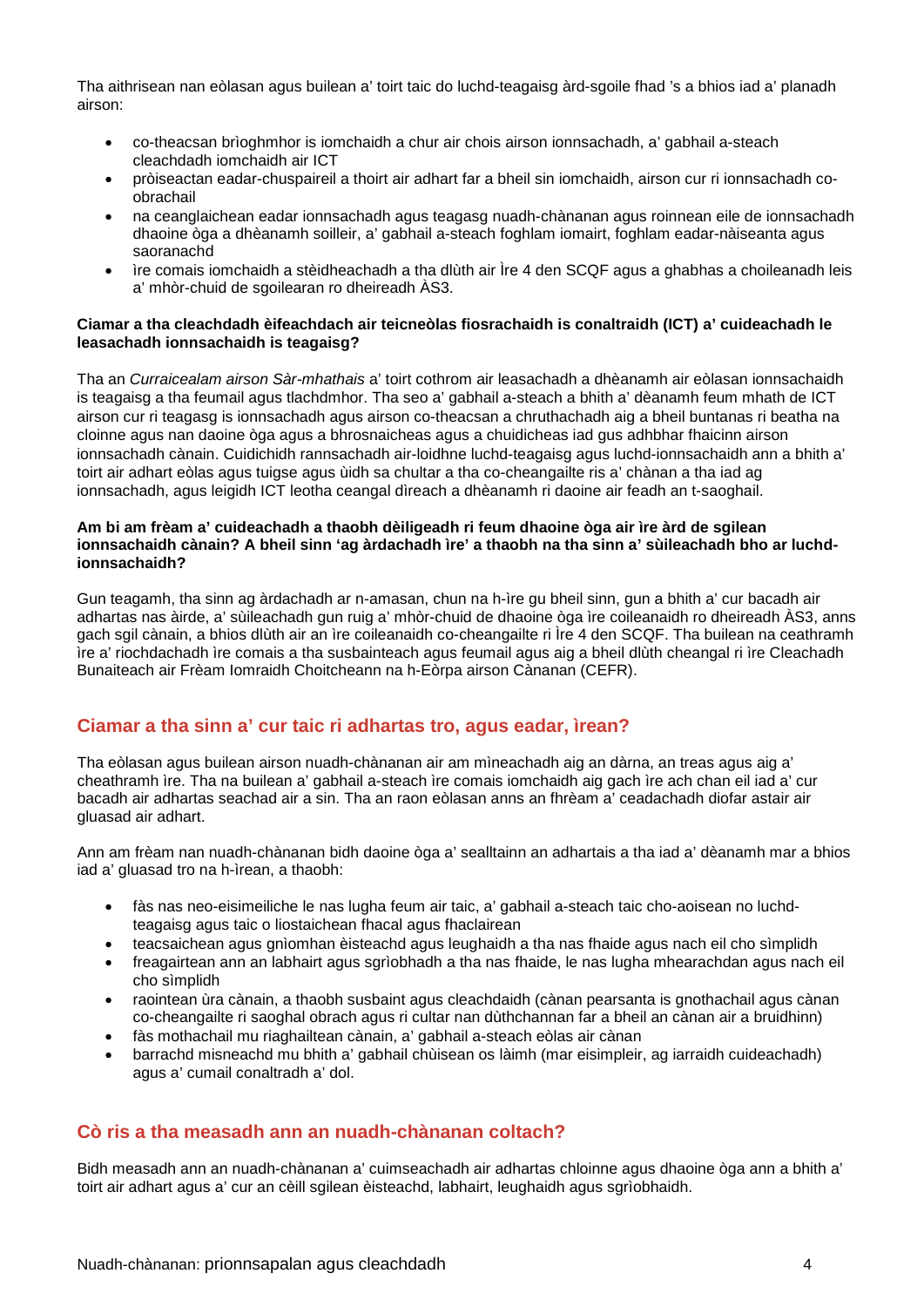Faodaidh luchd-teagaisg dearbhadh air adhartas a thional mar phàirt de ionnsachadh bho latha gu latha, nuair a tha clann ag obair còmhla agus nan aonar, mar eisimpleir nuair a bhithear an sàs ann an conaltradh no ann an còmhradh iomchaidh ri co-aoisean agus inbhich mu dhaoine, mu àiteachan agus mu bheatha làitheil àitichean far a bheil an cànan air a bruidhinn. Faodaidh luchd-teagaisg dearbhadh air adhartas a thional tro òraidean, sgrìobhadh agus thaisbeanaidhean, a' cleachdadh ICT mar a bhios iomchaidh. Tha cleachdadh ghnìomhan measaidh gu sònraichte cudromach cuideachd ann a bhith a' measadh adhartas. Bho thòisicheas clann agus daoine òga air nuadh-chànan ionnsachadh, troimhe gu na h-ìrean àrda, bidh iad a' sealltainn adhartas nan sgilean conaltraidh agus ionnsachadh cànain, nan eòlas air structar cànain agus nam mothachadh air cùisean sòisealta, cultarach agus cruinn-eòlasach.

Bu chòir do dhòighean measaidh a bhith a' comharrachadh na h-ìre gun urrainn clann agus daoine òga na sgilean sin a chur gu feum, nan ionnsachadh agus nam beatha làitheil, 's nan ullachadh airson saoghal na h-obrach. Mar eisimpleir:

- Dè cho math 's a tha iad air cur ri deasbadan?
- An ìre gu bheil iad a' fàs comasach air prìomh fhiosrachadh a tharraing à teacsaichean.

Tha measadh ann an nuadh-chànanan a' ciallachadh a bhith a' gabhail beachd air an adhartas a tha clann agus daoine òga a' dèanamh a thaobh leudachadh agus cleachdadh briathrachais, a thaobh an tuigse air an fhacal sgrìobhte agus labhairteach, a thaobh an tuigse air structaran agus riaghailtean cànain, agus a thaobh mar a tha iad a' cur nan rudan sin gu feum gu ceart ann an suidheachaidhean fìor air a bheil, agus air nach eil, iad eòlach: faodaidh sin a bhith a' gabhail a-steach cho-theacsan sòisealta no toirt seachad stiùireadh no treòrachadh. Mar eisimpleir, bidh iad:

- a' dèanamh conaltradh a tha a' sìor-fhàs misneachail, mionaideach agus fileanta
- a' taisbeanadh, tro fhreagairtean, an ùidh agus an dealas airson nuadh-chànanan ionnsachadh agus mar a tha am mothachadh cultarach agus eadar-nàiseanta a' fàs.

Bu chòir do mheasadh a bhith a' toirt àite do ùidh, dealas agus deòin gu bhith a' feuchainn a-mach a' chànain ann an raointean eile den churraicealam agus taobh a-muigh na sgoile. Bidh sin mar chomharra air soirbheachadh fad-amail chloinne agus dhaoine òga mar luchd-ionnsachaidh nuadh-chànanan agus mar shaoranaich an tsaoghail mhòir.

# **Dè an ùine a bu chòir do sgoiltean a thoirt do theagasg nuadh-chànanan?**

Chan eil ùine shònraichte air a mholadh. 'S ann a tha an cuideam ann an nuadh-chànanan air a bhith a' dèanamh cinnteach gu bheil gach neach-ionnsachaidh a' ruighinn ìre iomchaidh comais sa chànan. Tha an ìre comais seo co-cheangailte ri ìre Cleachdadh Bunaiteach den CEFR. 'S e an t-amas nàiseanta gum bi a' mhòr-chuid de dhaoine òga ag ionnsachadh nuadh-chànanan chun na treas ìre mar phàirt de fhoghlam coitcheann. Faodaidh seo a bhith air a dhèanamh ann an diofar dhòighean:

Tha an *Curraicealam airson Sàr-mhathais* a' ceadachadh neo-eisimeileachd agus saorsa phroifeiseanta a thaobh planadh agus liubhart a' churraicealaim … Tha am frèam a' ceadachadh sùbailteachd a thaobh òrdugh, clàr-ama agus cur an gnìomh nan eòlasan agus nam builean ann an dòighean a tha a' tighinn a rèir feuman an luchd-ionnsachaidh uile, ach a' toirt misneachd dhaibh a thaobh a bhith cunbhalach far a bheil sin riatanach.

Mar thoradh air an t-sùbailteachd sin, bidh pàtran de structaran curraicealaim nas measgaichte ann, airson feuman agus suidheachaidhean ionadail a ghabhail a-steach.

*Togail a' Churraicealaim 3*

# **Ceanglaichean ri roinnean eile den churraicealam**

Tha prìomh àite aig ionnsachadh nuadh-chànan sam bith ann an leasachadh sgilean litearrachd. Faodaidh e cuideachd cur ri leasachadh sgilean àireamhachd tro, mar eisimpleir, a bhith ag ionnsachadh agus a' rannsachadh mun t-siostam àireamhan a tha air a chleachdadh ann an cànan ùr. Tha ionnsachadh nuadhchànan a' toirt chothroman airson obair eadar-chuspaireil le bhith a' cur dreach eadar-nàiseanta air measgachadh de roinnean curraicealaim, gu h-àraidh roinnean saoranachd gnìomhach agus mothachadh cultarach. Bidh e cudromach a bhith a' dèanamh cheanglaichean eadar diofar roinnean ionnsachaidh agus a bhith a' dealbh susbaint chùrsaichean airson a bhith a' brosnachadh dhaoine òga gus nuadh-chànan ionnsachadh.